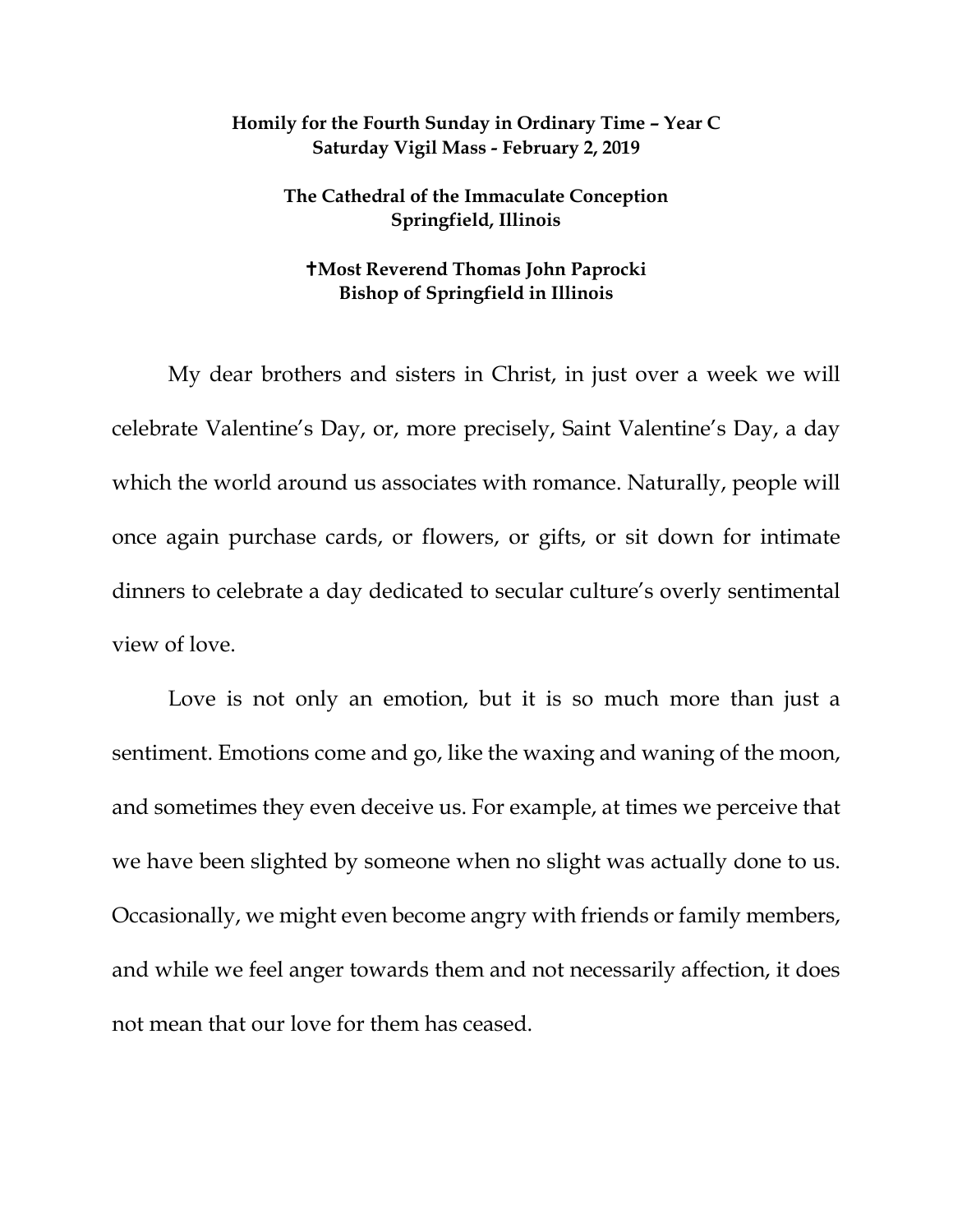Rather than simply being an emotion, love is a choice. It is a choice to seek the good of those around us before our own interests. Love, then, is not so much an emotion as it is an act of the will, it is a decision to act in a certain way, not simply a feeling over which we have no control.

In our second reading today, Saint Paul, in his letter to the Church at Corinth, reminds us that the driving force for our lives must be the theological virtues, namely, Faith, Hope and Love.

Our **Faith** in God sustains us so that we might live as Christ's disciples in the midst of the world today in spite of the obstacles that we encounter. Our **Hope** in the promise of eternal life motivates us to remain focused, and to believe that our efforts will not be in vain. However, **Love** gives us the framework as to how we should live so as to follow Christ as His disciples and in turn draw others to Him as well.

Saint Augustine of Hippo once said:

Love and do what you will. Whether you hold your peace, through love hold your peace. Whether you cry out, through love cry out. Whether your correct, through love correct. Whether you spare, through love must you spare. Let the root of love be within. For of this root can nothing come except that which is good.[1](#page-2-0)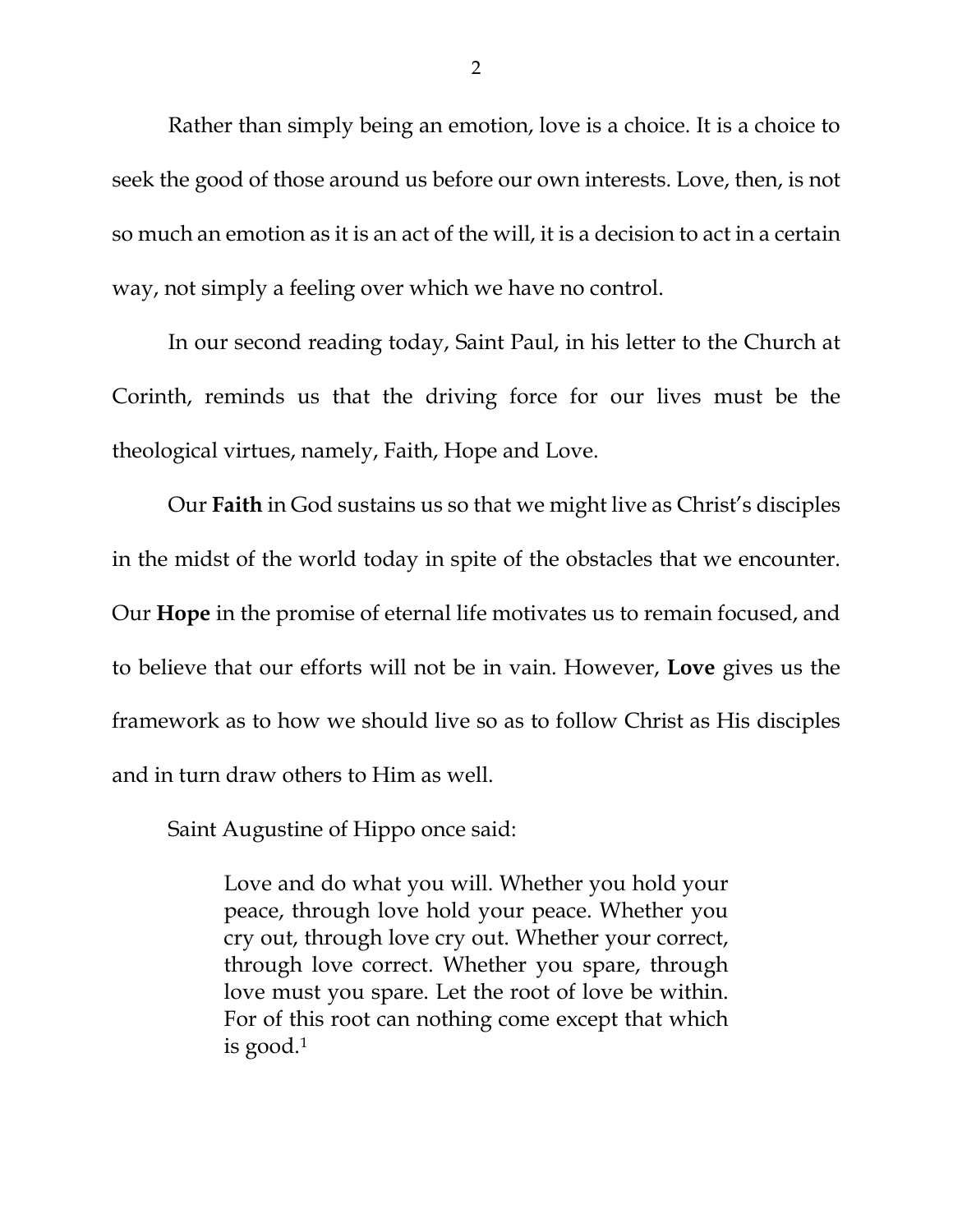These words of Saint Augustine point us to the reality that love is the greatest and most important of the theological virtues. Forif love of God and love of our neighbor are not at the center of our lives, all of our efforts are in vain. Love must motivate us to choose to follow God's will for our lives and so live as His disciples each and every day.

<span id="page-2-1"></span><span id="page-2-0"></span>My dear brothers and sisters in Christ, Saint Valentine certainly understood the reality of Love. We all know that the color red is associated with Saint Valentine's Day, but have we ever stopped to consider why? The reason the color red is associated with Valentine's Day is because red is the color of martyrs. Yes, Saint Valentine was a martyr. It is the color of martyrs because martyrs are people who shed their blood in witness to their faith in Jesus Christ. Saint Valentine was willing to die out of love for his Savior who died for all of our sins on the cross.

The Roman martyrology records the February 14th death of a Roman priest named Valentine who died in the year 269. According to a book called *Valentine's Day* by Fern G. Brown, February 14 was called "Valentine's Day" after Saint Valentine, a Christian priest who lived in Rome in the third century after Christ.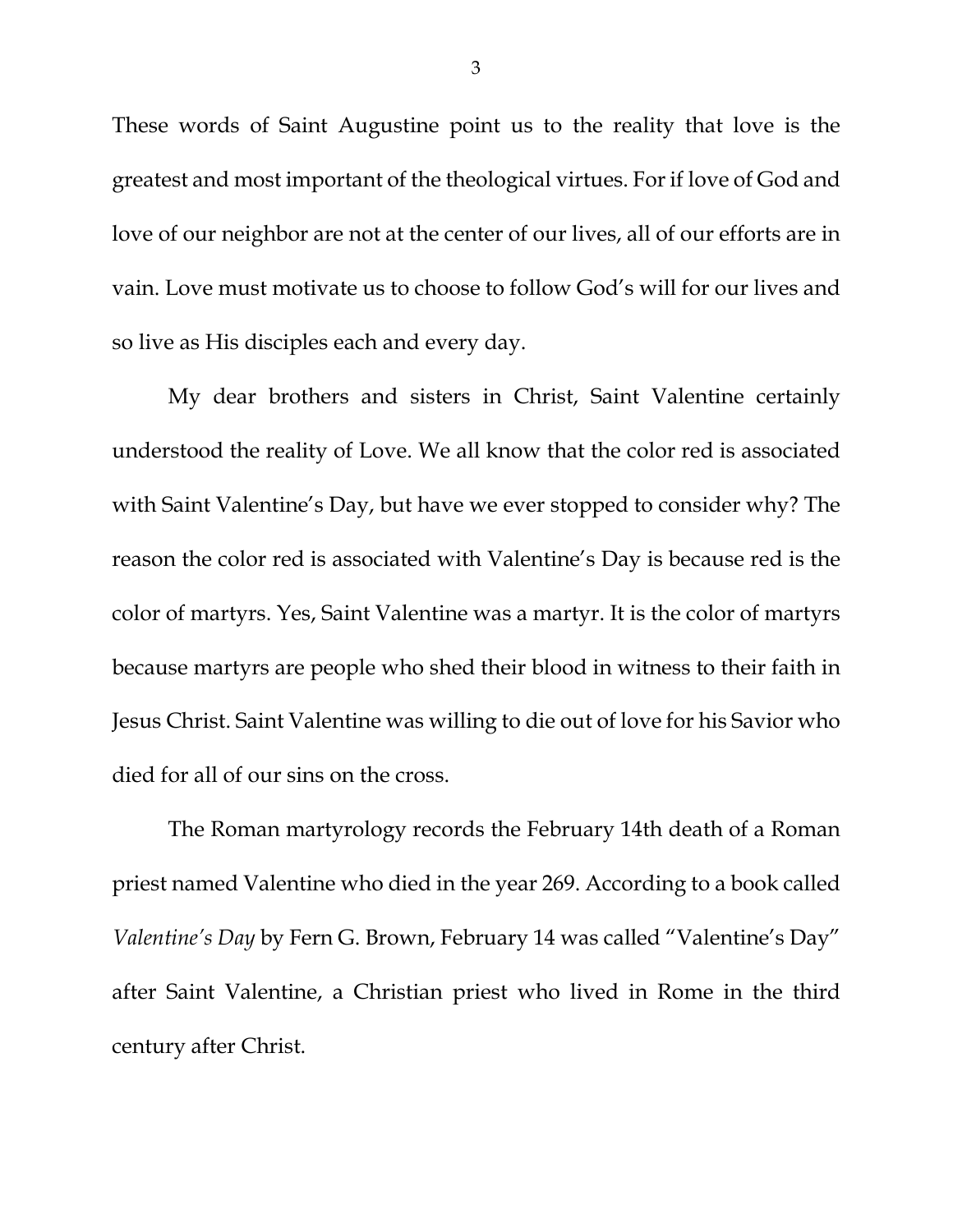At that time, Christians in the Roman Empire were persecuted and forbidden to follow the "new religion" of Christianity. The priest Valentine was apprehended for preaching Christianity and sent by the emperor to the prefect of Rome, who, on finding all his efforts to make Valentine renounce his faith ineffective, commanded him to be beaten with clubs, and afterwards, to be beheaded. He was executed on February 14. He was buried on the Flaminian Way, a Roman highway extending north from Rome to Rimini built in 220 B.C., and a basilica was built in his honor less than a century after his death. He was later proclaimed a saint.

Another story tells of a priest named Valentine who loved children and gave them flowers from his garden. He was put in prison by the emperor because he refused to pray to the Roman gods. The children missed their friend and threw him bouquets of flowers with love notes attached through the prison bars. Valentine spent a year in prison with only the most basic necessities. The jailer's blind daughter brought him messages and food and tried to make Valentine's life easier. The emperor was impressed with the priest's gentleness and dignity. The emperor offered to set Valentine free if he would give up Christianity and begin to worship Roman gods. Valentine refused. He was ordered to be put to death. During the priest's last days, he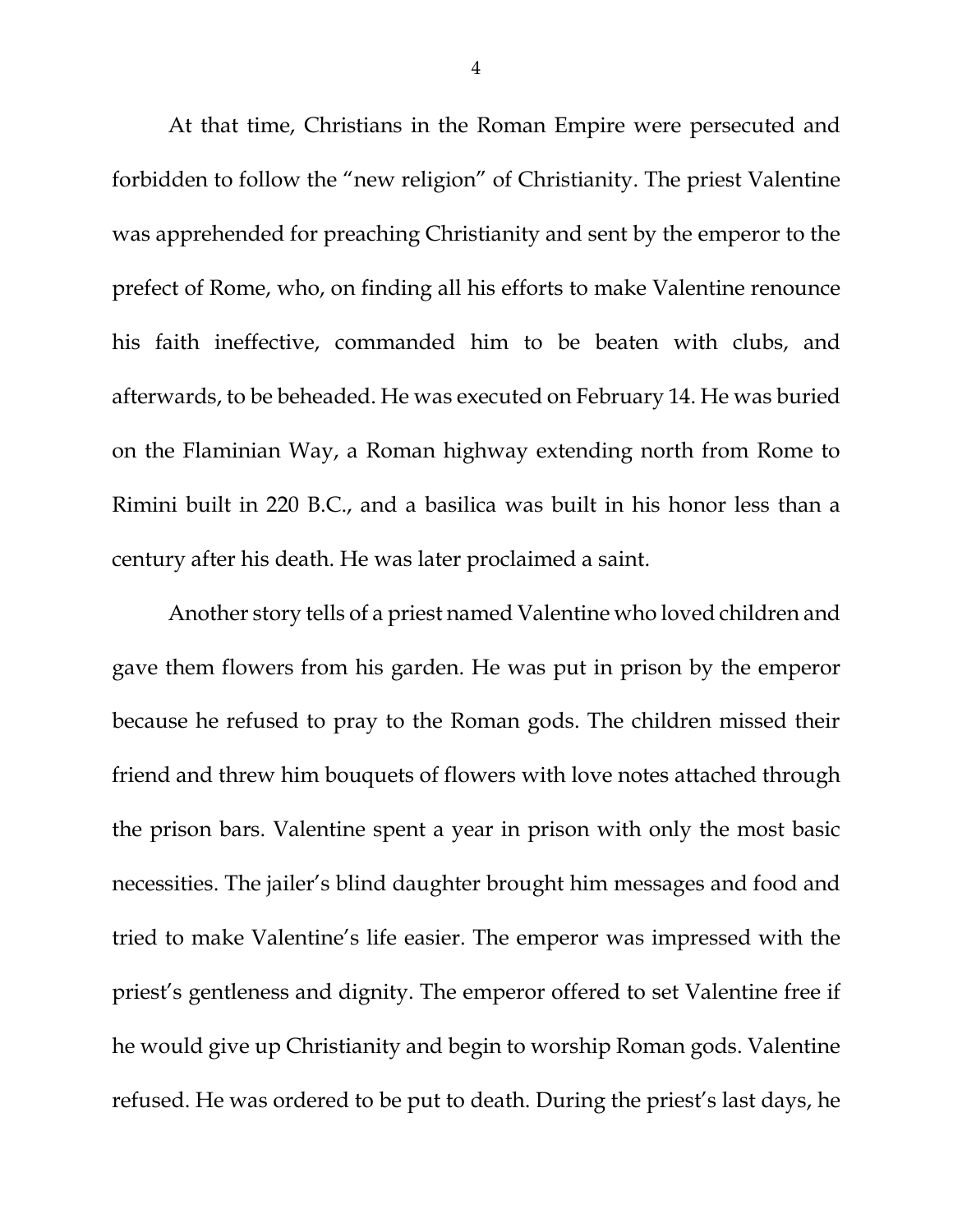prayed that the jailer's daughter would regain her sight—and she did! Then Valentine was beheaded.

Perhaps you never heard these stories of Saint Valentine before, but if we are truly to live the life of a dedicated Catholic Christian, it is essential that we understand the life of martyrs like Saint Valentine and be willing to follow their example. In doing so we will certainly bring others to our Lord and so bring about a world that truly understands what it means to love one another.

This reality is underscored in the fact that during the Year of Faith, Pope Benedict VXI in his Apostolic Letter *Porta Fidei*, pointed out that:

> The renewal of the Church is also achieved through the witness offered by lives of believers: by their very existence in the world, Christians are called to radiate the word of truth that the Lord Jesus has left  $\text{us.}^2$

I assure you, that if you and I strive for the greatest spiritual gift, the gift of love, and seek to share that love in everything we do by acting for the good of others, not only will the Church be renewed, but the world as well.

So, as we prepare to approach our Eucharistic Lord in Holy Communion let us ask Him who loved us so much that He gave His life for